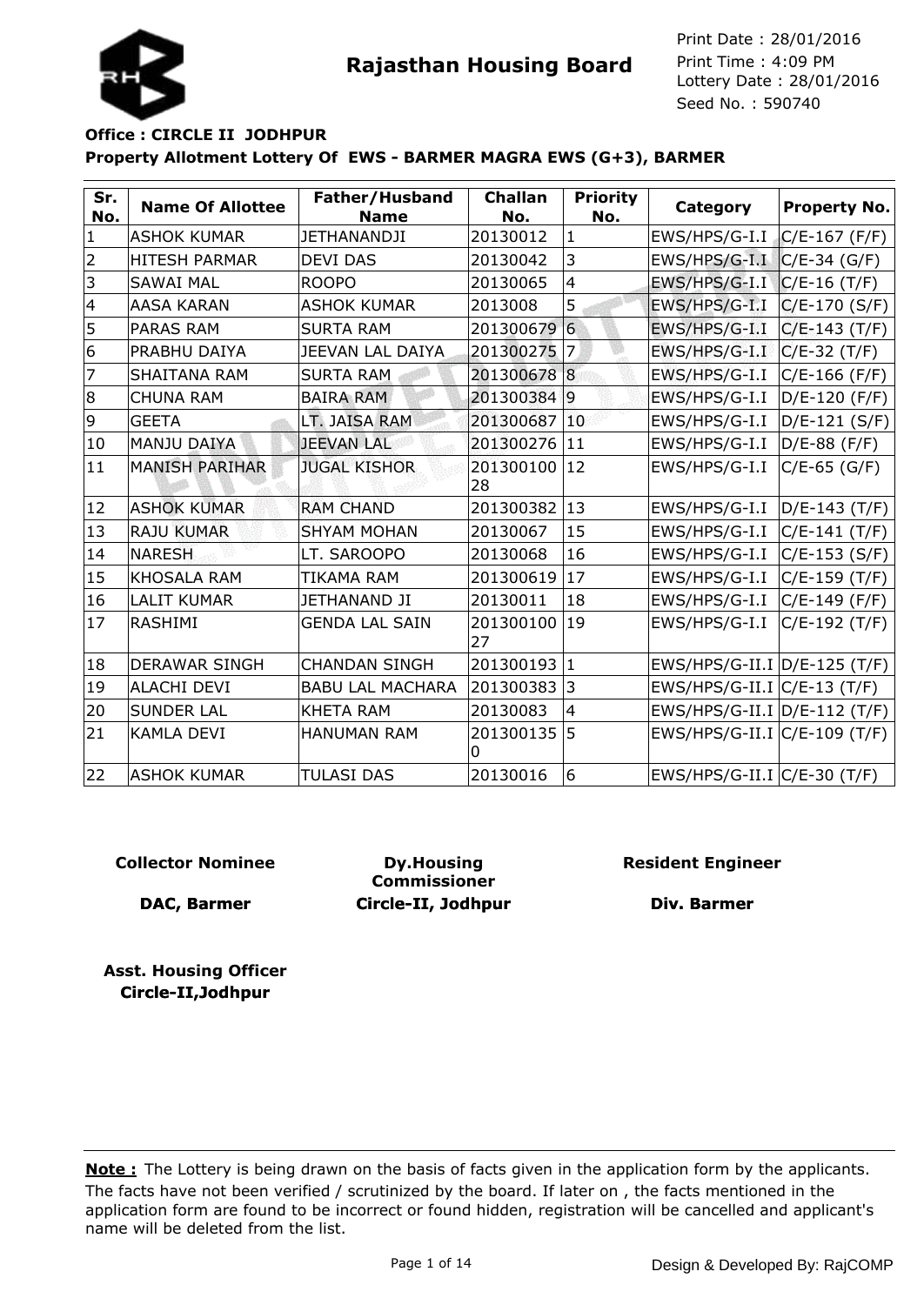

# **Property Allotment Lottery Of EWS - BARMER MAGRA EWS (G+3), BARMER Office : CIRCLE II JODHPUR**

| Sr.<br>No. | <b>Name Of Allottee</b> | Father/Husband<br><b>Name</b> | <b>Challan</b><br>No.          | <b>Priority</b><br>No. | Category                         | <b>Property No.</b> |
|------------|-------------------------|-------------------------------|--------------------------------|------------------------|----------------------------------|---------------------|
| 23         | PABA RAM                | <b>RAMARAM</b>                | 201300101                      | 17                     | $EWS/HPS/G-II.I/C/E-72(F/F)$     |                     |
| 24         | <b>KAVITA THANAWI</b>   | <b>BHANU KUMAR</b>            | 201300710 8                    |                        | $EWS/HPS/G-II.I C/E-83 (G/F)$    |                     |
| 25         | <b>ASHOK KUMAR</b>      | <b>MOHAN LAL</b>              | 20130044                       | 9                      | EWS/HPS/G-II.I C/E-180 (G/F)     |                     |
| 26         | <b>BHAGARAM</b>         | AMBARAM                       | 201300123 12<br>4              |                        | EWS/HPS/G-II.I $C/E-6$ (F/F)     |                     |
| 27         | <b>MEENA</b>            | <b>RAJESH</b>                 | 201300377                      | $\overline{14}$        | EWS/HPS/G-II.I D/E-135 (F/F)     |                     |
| 28         | <b>HETUDAN</b>          | <b>MURAR DAN</b>              | 201300126 16<br>$\overline{2}$ |                        | $EWS/HPS/G-II.I~C/E-7$ (F/F)     |                     |
| 29         | <b>MANJU KHURANA</b>    | <b>NAND KISHOR</b>            | 201300100<br>02                | 17 <sup>°</sup>        | $EWS/HPS/G-II.I  D/E-122 (S/F)$  |                     |
| 30         | <b>PIYUSH KUMAR</b>     | <b>GIRDHARILAL</b>            | 201300122                      | 18                     | $EWS/HPS/G-II.I/C/E-145(G/F)$    |                     |
| 31         | <b>AMRIT LAL</b>        | <b>MISRIMAL</b>               | 201300129<br>8                 | 19                     | $EWS/HPS/G-II.I D/E-95(T/F)$     |                     |
| 32         | <b>LEENA TIWARI</b>     | PANKAJ TIWARI                 | 20130038                       | 20                     | EWS/HPS/G-II.I D/E-133 (F/F)     |                     |
| 33         | <b>PAPPU LAL</b>        | <b>GOVIND RAM</b>             | 201300100<br>06                | 21                     | EWS/HPS/G-II.I C/E-133 (F/F)     |                     |
| 34         | <b>BHURA RAM</b>        | <b>HUKMA RAM</b>              | 201300120<br>8                 | 22                     | $EWS/HPS/G-II.I/C/E-147(G/F)$    |                     |
| 35         | <b>SAWAI SINGH</b>      | <b>PREMDAN DEWAL</b>          | 201300126 23<br>3              |                        | EWS/HPS/G-II.I D/E-81 (G/F)      |                     |
| 36         | <b>JETHARAM</b>         | <b>CHETAN RAM</b>             | 201300923                      | 24                     | EWS/HPS/G-II.I C/E-20 (G/F)      |                     |
| 37         | <b>PADAM SINGH</b>      | <b>MALMA SINGH</b>            | 201300100<br>34                | 26                     | EWS/HPS/G-II.I C/E-189 (T/F)     |                     |
| 38         | <b>UDAY SINGH</b>       | <b>KAMAL SINGH</b>            | 201300444                      | 27                     | $EWS/HPS/G-II.I   C/E-132 (G/F)$ |                     |

**Collector Nominee**

**DAC, Barmer**

**Dy.Housing Commissioner Circle-II, Jodhpur** **Resident Engineer**

**Div. Barmer**

**Asst. Housing Officer Circle-II,Jodhpur**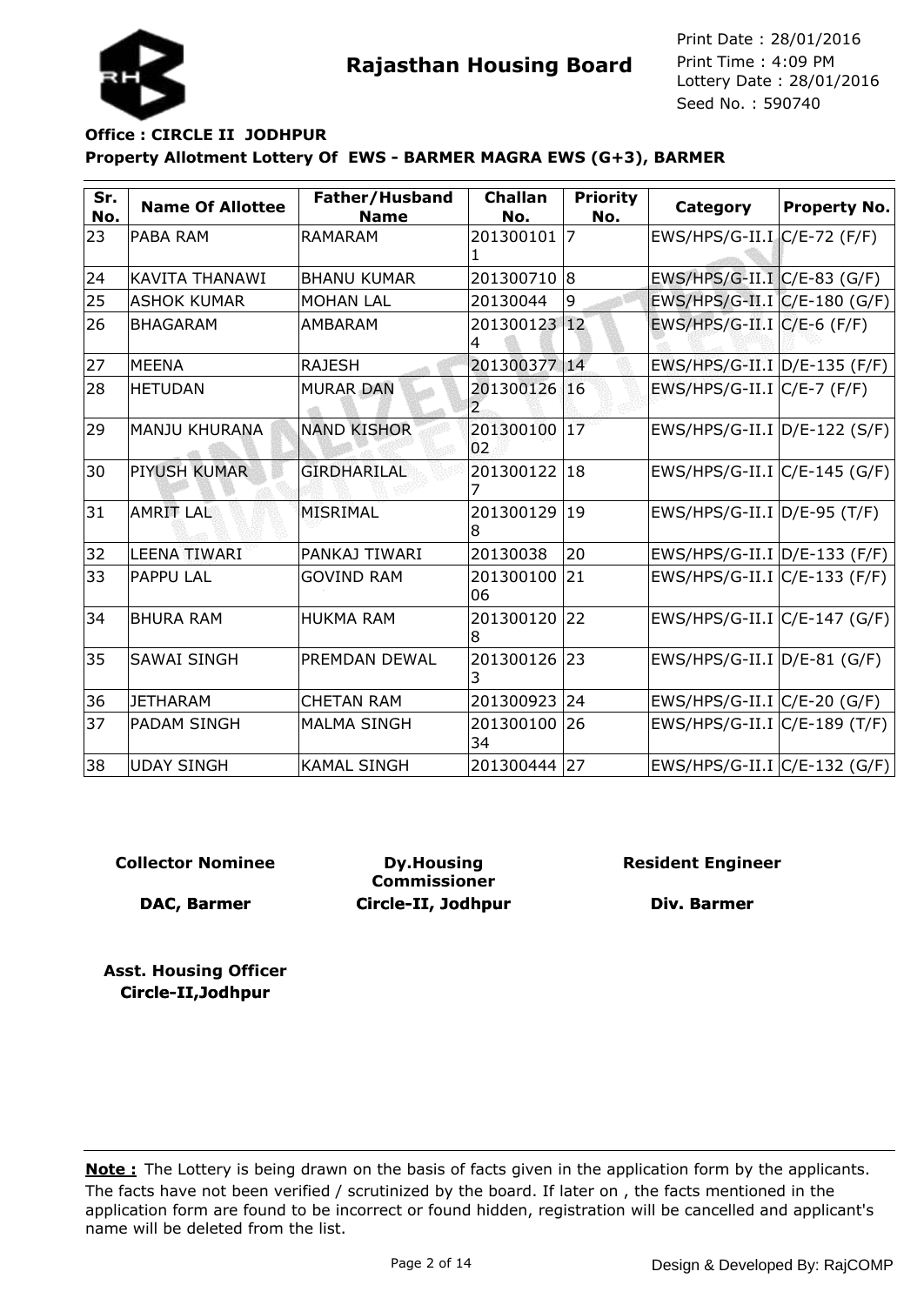



# **Property Allotment Lottery Of EWS - BARMER MAGRA EWS (G+3), BARMER Office : CIRCLE II JODHPUR**

| Sr.<br>No. | <b>Name Of Allottee</b> | Father/Husband<br><b>Name</b>        | <b>Challan</b><br>No. | <b>Priority</b><br>No. | Category                         | <b>Property No.</b> |
|------------|-------------------------|--------------------------------------|-----------------------|------------------------|----------------------------------|---------------------|
| 39         | <b>ALIMA KHAN</b>       | NIYAMUDEEN                           | 201300103<br>1        | 28                     | EWS/HPS/G-II.I.D/E-124 (S/F)     |                     |
| 40         | ISHWAR DAS              | <b>KANJIMAL</b>                      | 20130045              | 31                     | EWS/HPS/G-II.I D/E-155 (S/F)     |                     |
| 41         | <b>MAHESH TRIVEDI</b>   | <b>DAMODAR LAL</b><br><b>TRIVEDI</b> | 201300277             | 32                     | EWS/HPS/G-II.I C/E-75 (S/F)      |                     |
| 42         | <b>HANWANT SINGH</b>    | <b>BAG SINGH</b>                     | 201300317             | 33                     | $EWS/HPS/G-II.I/C/E-25 (S/F)$    |                     |
| 43         | <b>MUKAN SINGH</b>      | MOOL SINGH                           | 201300194             | 34                     | $EWS/HPS/G-II.I$ $C/E-183$ (F/F) |                     |
| 44         | <b>SUNITA BHATI</b>     | LT. BHAGAWAN DAS                     | 2013006               | 35                     | EWS/HPS/G-II.I C/E-155 (S/F)     |                     |
| 45         | <b>MAGA RAM KHATRI</b>  | <b>BHUGADO MAL</b>                   | 201300627             | 37                     | EWS/HPS/G-II.I C/E-175 (T/F)     |                     |
| 46         | <b>INDRA ARODA</b>      | <b>SUNIL ARODA</b>                   | 201300100<br>21       | 38                     | EWS/HPS/G-II.I D/E-141 (T/F)     |                     |
| 47         | <b>OM PRAKASH</b>       | LT. NANAK RAM                        | 201300810             | 39                     | EWS/HPS/G-II.I D/E-151 (F/F)     |                     |
| 48         | <b>VISHANU JOSHI</b>    | KISHOR LAL JOSHI                     | 201300758             | 40                     | EWS/HPS/G-II.I C/E-28 (S/F)      |                     |
| 49         | <b>MANGILAL</b>         | <b>NAKHTARAM</b>                     | 201300102<br>6        | 41                     | $EWS/HPS/G-II.I C/E-81 (G/F)$    |                     |
| 50         | <b>SHANKAR</b>          | <b>KEWALDAS</b>                      | 201300399             | 42                     | EWS/HPS/G-II.I C/E-171 (S/F)     |                     |
| 51         | <b>TRILOK JANI</b>      | ROOPA RAM                            | 201300700             | 43                     | EWS/HPS/G-II.I C/E-172 (S/F)     |                     |
| 52         | LATA                    | PARAMA NAND                          | 201300735             | 45                     | $EWS/HPS/G-II.I/C/E-80(T/F)$     |                     |
| 53         | RAJENDRA KUMAR          | PURUSOTAM DAS                        | 201300235             | 46                     | $EWS/HPS/G-II.I/C/E-69 (F/F)$    |                     |
| 54         | <b>SONU TANSUKHANI</b>  | <b>GULAB RAY</b>                     | 20130054              | 47                     | EWS/HPS/G-II.I C/E-36 (G/F)      |                     |
| 55         | <b>LALIT KUMAR</b>      | <b>SUNDER LAL</b>                    | 2013003               | 48                     | $EWS/HPS/G-II.I/C/E-5 (F/F)$     |                     |
| 56         | <b>BHANWAR SINGH</b>    | <b>VIJAY SINGH</b>                   | 201300564             | 50                     | EWS/HPS/G-II.I C/E-185 (S/F)     |                     |
| 57         | KAMLESH                 | TANSUKHA DAS                         | 201300620             | 51                     | EWS/HPS/G-II.I C/E-91 (S/F)      |                     |
| 58         | <b>MAYA</b>             | WO MOHAN LAL                         | 201300254             | 52                     | EWS/HPS/G-II.I C/E-3 (G/F)       |                     |
| 59         | <b>BHAWARI DEVI</b>     | LT. ROOPA RAM                        | 201300699             | 54                     | $EWS/HPS/G-II.I  D/E-142 (T/F)$  |                     |

### **Collector Nominee**

**DAC, Barmer**

**Dy.Housing Commissioner Circle-II, Jodhpur** **Resident Engineer**

**Div. Barmer**

**Asst. Housing Officer Circle-II,Jodhpur**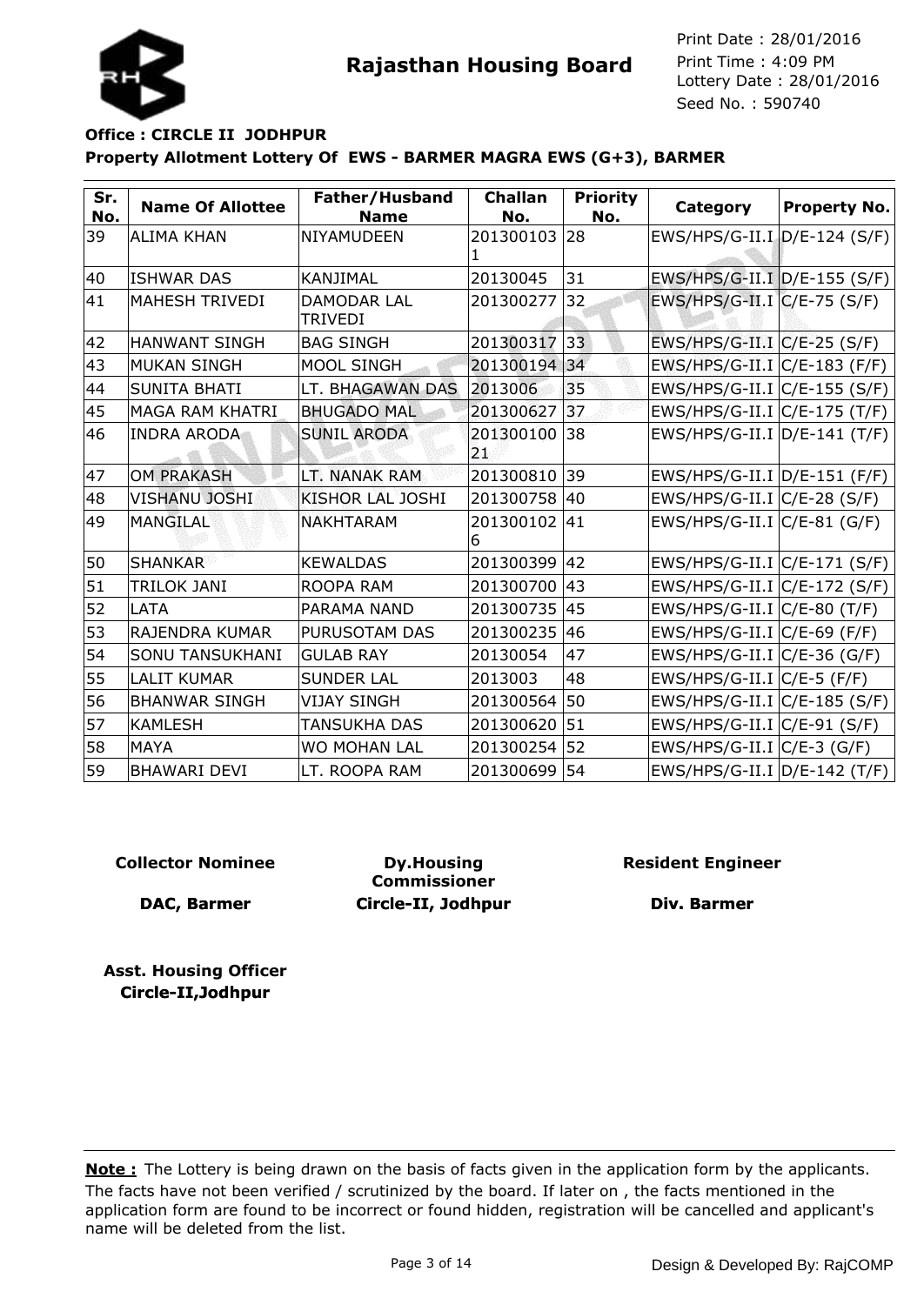



# **Property Allotment Lottery Of EWS - BARMER MAGRA EWS (G+3), BARMER Office : CIRCLE II JODHPUR**

| Sr.<br>No. | <b>Name Of Allottee</b>      | Father/Husband<br><b>Name</b> | <b>Challan</b><br>No. | <b>Priority</b><br>No. | Category                         | <b>Property No.</b> |
|------------|------------------------------|-------------------------------|-----------------------|------------------------|----------------------------------|---------------------|
| 60         | <b>HEMANT CHHIPA</b>         | <b>GHANSHYAM</b>              | 201300385             | 55                     | EWS/HPS/G-II.I. C/E-96 (T/F)     |                     |
| 61         | <b>DEVARAM</b>               | <b>GOMARAM</b>                | 201300124             | 57                     | EWS/HPS/G-II.I D/E-115 (G/F)     |                     |
| 62         | MUKESH SORWAI                | <b>KAILASH NARAYAN</b>        | 201300740             | 58                     | EWS/HPS/G-II.I C/E-84 (G/F)      |                     |
| 63         | MAHENDRA SINGH               | <b>REWANT DAN</b>             | 201300121 59          |                        | EWS/HPS/G-II.I C/E-176 (T/F)     |                     |
| 64         | ISAPANA KHATRI               | <b>RAJESH KHATRI</b>          | 201300100 60<br>01    |                        | EWS/HPS/G-II.I D/E-156 (S/F)     |                     |
| 65         | <b>VINOD KUMAR</b>           | <b>GHANSHYAM DAS</b>          | 201300229 61          |                        | EWS/HPS/G-II.I C/E-99 (G/F)      |                     |
| 66         | <b>DHANNARAM</b>             | <b>HUKMARAM</b>               | 201300495             | 63                     | EWS/HPS/G-II.I D/E-157 (T/F)     |                     |
| 67         | <b>HARI SINGH</b>            | <b>KAMAL SINGH</b>            | 201300442             | 64                     | EWS/HPS/G-II.I C/E-150 (F/F)     |                     |
| 68         | <b>KOSHALYA DEVI</b>         | LT. HARISH KUMAR              | 201300899             | 66                     | $EWS/HPS/G-II.I   C/E-104 (F/F)$ |                     |
| 69         | <b>SAGTARAM</b>              | <b>TARARAM</b>                | 201300108 67          |                        | $EWS/HPS/G-II.I   C/E-90 (S/F)$  |                     |
| 70         | <b>PREM KUMAR</b>            | <b>JENSUKH DAS</b>            | 201300965 68          |                        | $EWS/HPS/G-II.I C/E-115 (G/F)$   |                     |
| 71         | <b>JAGDISH CHANDRA</b>       | <b>GHAMANDIRAM</b>            | 201300122<br>6        | 70                     | $EWS/HPS/G-II.I   D/E-134 (F/F)$ |                     |
| 72         | <b>GHANSHYAM</b>             | <b>KHERAJ MAL</b>             | 201300231             | 71                     | EWS/HPS/G-II.I D/E-158 (T/F)     |                     |
| 73         | <b>MAMTA DEVI</b>            | <b>DILIP KUMAR</b>            | 201300551             | 72                     | EWS/HPS/G-II.I D/E-153 (S/F)     |                     |
| 74         | <b>DINESH KUMAR</b>          | <b>RAMLAL</b>                 | 201300126<br>9        | 74                     | EWS/HPS/G-II.I C/E-93 (T/F)      |                     |
| 75         | <b>SOKAT ALI</b>             | <b>SHATAR ALI</b>             | 201300100<br>40       | 75                     | EWS/HPS/G-II.I D/E-154 (S/F)     |                     |
| 76         | <b>KIRAN</b>                 | LATE W/O SANJAY               | 20130039              | 79                     | EWS/HPS/G-II.I $C/E$ -73 (S/F)   |                     |
| 77         | <b>PESU MAL</b>              | <b>PAMAN DAS</b>              | 2013002               | 80                     | EWS/HPS/G-II.I D/E-159 (T/F)     |                     |
| 78         | VIJAY SANKHALECHA OM PRAKASH |                               | 201300171             | 82                     | EWS/HPS/G-II.I $C/E-9$ (S/F)     |                     |

### **Collector Nominee**

**DAC, Barmer**

**Dy.Housing Commissioner Circle-II, Jodhpur** **Resident Engineer**

**Div. Barmer**

**Asst. Housing Officer Circle-II,Jodhpur**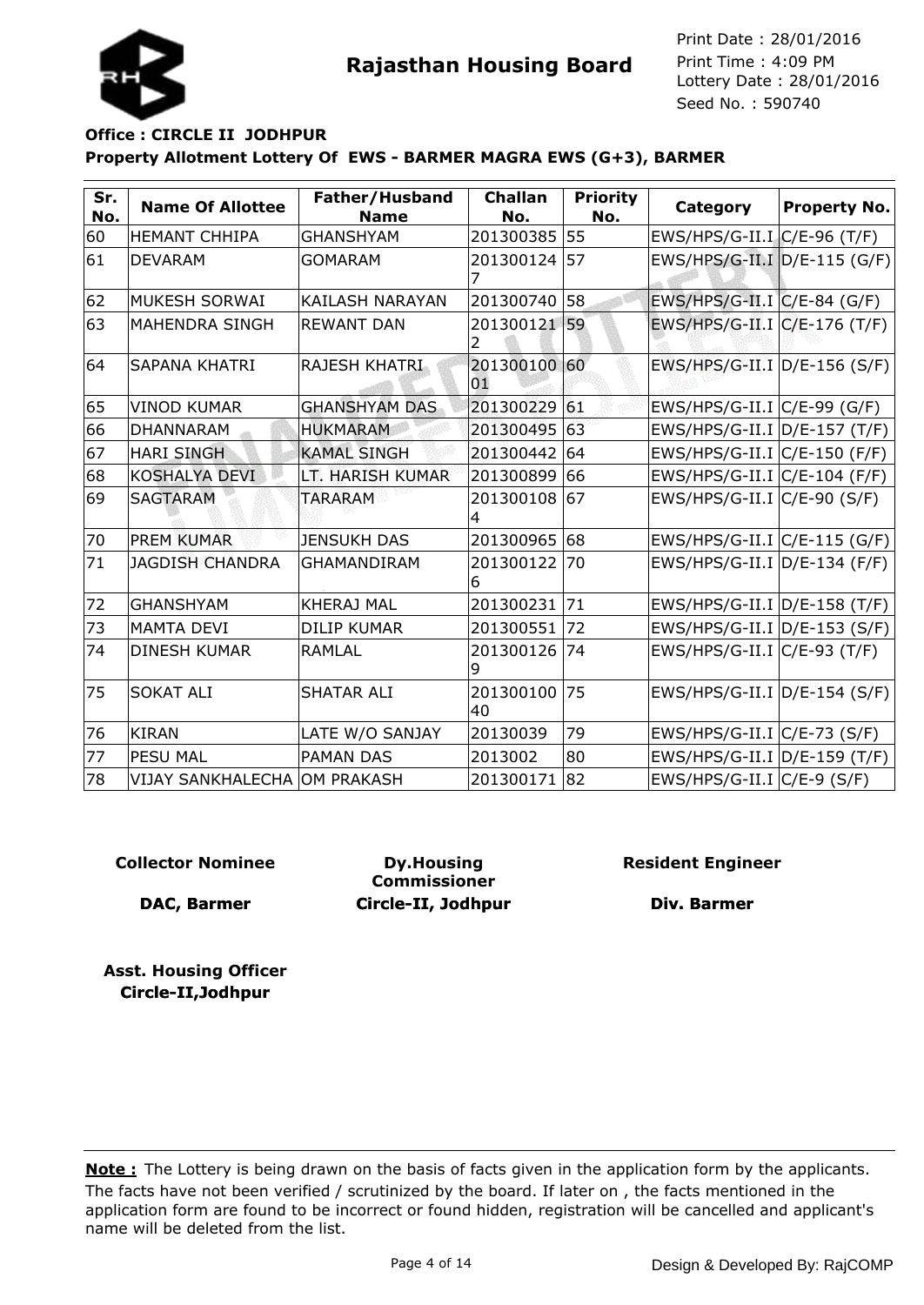

### **Property Allotment Lottery Of EWS - BARMER MAGRA EWS (G+3), BARMER Office : CIRCLE II JODHPUR**

| Sr.<br>No. | <b>Name Of Allottee</b>              | Father/Husband<br><b>Name</b> | <b>Challan</b><br>No. | <b>Priority</b><br>No. | Category                         | <b>Property No.</b> |
|------------|--------------------------------------|-------------------------------|-----------------------|------------------------|----------------------------------|---------------------|
| 79         | SAVAI SINGH                          | SANKAR SINGH                  | 201300182             | 84                     | EWS/HPS/G-II.I C/E-162 (G/F)     |                     |
| 80         | <b>MOHAMMAD SAID</b>                 | MOHAMMAD RAMJAN               | 201300294             | 87                     | EWS/HPS/G-II.I C/E-122 (S/F)     |                     |
| 81         | <b>KAMALA DEVI</b>                   | <b>MANOJ KUMAR</b>            | 201300425             | 90                     | EWS/HPS/G-II.I D/E-84 (G/F)      |                     |
| 82         | <b>SH TIKAM DAS</b><br><b>SINDHI</b> | <b>PAMAN DAS</b>              | 20130091              | 94                     | EWS/HPS/G-II.I C/E-182 (F/F)     |                     |
| 83         | <b>VADHU MAL</b>                     | <b>SHOBHA RAM</b>             | 201300133<br>8        | 96                     | EWS/HPS/G-II.I C/E-110 (T/F)     |                     |
| 84         | <b>RENUKA</b>                        | <b>SARVAN NATH</b>            | 201300123<br>9        | 99                     | $EWS/HPS/G-II.I/C/E-55(F/F)$     |                     |
| 85         | <b>JAYA DEVI</b>                     | <b>NARAYAN DAS</b>            | 201300358             | 101                    | $EWS/HPS/G-II.I/C/E-8 (F/F)$     |                     |
| 86         | <b>SUSHILA JAIN</b>                  | LT. CHOTAMAL                  | 201300100<br>14       | 103                    | $EWS/HPS/G-II.I/C/E-101 (F/F)$   |                     |
| 87         | <b>BHAGAWATI</b>                     | <b>ASHOK KUMAR</b>            | 201300326             | 106                    | $EWS/HPS/G-II.I/C/E-105 (S/F)$   |                     |
| 88         | <b>MAHENDRA KUMAR</b>                | <b>BANSI DHAR</b>             | 201300906             | 107                    | EWS/HPS/G-II.I D/E-123 (S/F)     |                     |
| 89         | <b>PINTU SINGH</b>                   | <b>BABU LAL</b>               | 201300476             | 109                    | EWS/HPS/G-II.I $D/E-146$ (G/F)   |                     |
| 90         | <b>PRAKASH SONI</b>                  | HANUMAN DAS SONI              | 200300233             | $\overline{2}$         | $EWS/HPS/G-II.I/C/E-70(F/F)$     |                     |
| 91         | IMANISHA                             | <b>CHAIN SINGH</b>            | 200300584             | l3                     | EWS/HPS/G-II.I $C/E-66$ (G/F)    |                     |
| 92         | <b>KHUSHAL DAS</b>                   | <b>NARAYAN DAS</b>            | 200000131<br>7        | 14                     | $EWS/HPS/G-II.I D/E-94(T/F)$     |                     |
| 93         | <b>GUNWANT KUMAR</b><br><b>JOSHI</b> | <b>HIRALAL</b>                | 200300647             | 5                      | EWS/HPS/G-II.I C/E-134 (F/F)     |                     |
| 94         | INARESH SONI                         |                               |                       |                        | $EWS/HPS/G-II.I   D/E-114 (G/F)$ |                     |
| 95         | RAMESH KUMAR<br>SONI                 | <b>NANDLAL SONI</b>           | 200300656             | 7                      | $EWS/HPS/G-II.I/C/E-2(G/F)$      |                     |
| 96         | <b>BABU LAL SONI</b>                 | <b>BHANWAR LAL</b>            | 200300526             | 18                     | $EWS/HPS/G-II.I/C/E-161(G/F)$    |                     |
| 97         | CHAMPA LAL SONI                      | <b>BHAGTARAM</b>              | 200300474             | 19                     | $EWS/HPS/G-II.I/C/E-112(T/F)$    |                     |

### **Collector Nominee**

**DAC, Barmer**

**Dy.Housing Commissioner Circle-II, Jodhpur** **Resident Engineer**

**Div. Barmer**

**Asst. Housing Officer Circle-II,Jodhpur**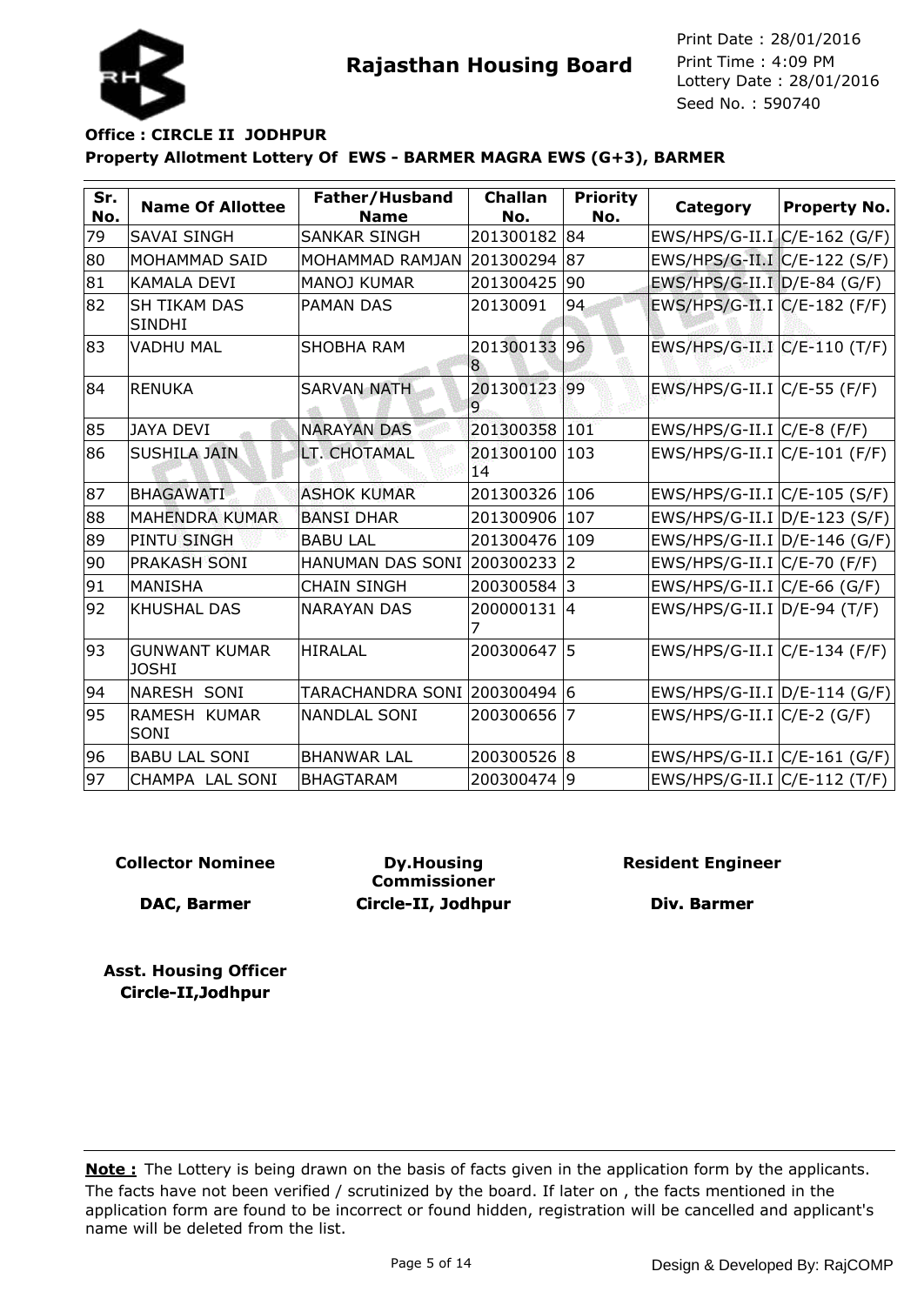

### **Property Allotment Lottery Of EWS - BARMER MAGRA EWS (G+3), BARMER Office : CIRCLE II JODHPUR**

| Sr.<br>No. | <b>Name Of Allottee</b>         | Father/Husband<br><b>Name</b>        | <b>Challan</b><br>No. | <b>Priority</b><br>No. | Category                       | <b>Property No.</b> |
|------------|---------------------------------|--------------------------------------|-----------------------|------------------------|--------------------------------|---------------------|
| 98         | <b>TULSI DAS</b>                | <b>ASHARAM SONI</b>                  | 200300284             | 10                     | $EWS/HPS/G-II.I/C/E-85 (F/F)$  |                     |
| 99         | <b>KUNDAN MAL</b>               | <b>ISHARDAS</b>                      | 200300268             | 14                     | EWS/HPS/G-II.I C/E-163 (G/F)   |                     |
| 100        | <b>CHANDRA PRAKASH</b>          | LT. HIRA LAL                         | 200300493             | 15                     | EWS/HPS/G-II.I C/E-113 (G/F)   |                     |
| 101        | <b>NARSING SONI</b>             | <b>SAGARMAL SONI</b>                 | 200300471             | 16                     | EWS/HPS/G-II.I C/E-60 (S/F)    |                     |
| 102        | <b>NARENDRA KUMAR</b>           | PURSHOTAM DAS                        | 200300332             | 17                     | EWS/HPS/G-II.I $C/E$ -76 (S/F) |                     |
| 103        | AAI DAN<br><b>CHOUDHARY</b>     | <b>MEHRARAM</b><br><b>CHOUDHARY</b>  | 200300536             | 18                     | EWS/HPS/G-II.I C/E-100 (G/F)   |                     |
| 104        | <b>PADMA RAM</b>                | RAURAM SARAN                         | 200300694             | 19                     | EWS/HPS/G-II.I C/E-106 (S/F)   |                     |
| 105        | MANSUKH DAS SONIJEEVAN LAL SONI |                                      | 200300225             | 20                     | EWS/HPS/G-II.I C/E-181 (F/F)   |                     |
| 106        | RAM LAL                         | <b>NAMICHANDRA JAIN</b>              | 200300107             | 22                     | EWS/HPS/G-II.I D/E-137 (S/F)   |                     |
| 107        | <b>HARJI RAM</b>                | <b>CHETANRAM SARAN</b>               | 200300618             | 23                     | $EWS/HPS/G-II.I/C/E-151 (F/F)$ |                     |
| 108        | <b>TAJA RAM</b>                 | <b>BIRMARAM</b>                      | 200300616             | 24                     | $EWS/HPS/G-II.I C/E-131(G/F)$  |                     |
| 109        | <b>JAGDISH KUMAR</b><br>SONI    | <b>KISHAN LAL</b>                    | 200300663             | 25                     | EWS/HPS/G-II.I C/E-119 (F/F)   |                     |
| 110        | <b>GHANSHYAM</b><br>TRIVADI     | <b>BANSIDHAR</b>                     | 200300509             | 26                     | EWS/HPS/G-II.I D/E-97 (G/F)    |                     |
| 111        | <b>MOOL CHAND SONI</b>          | <b>SEJARAM SONI</b>                  | 200300543             | 27                     | EWS/HPS/G-II.I C/E-139 (S/F)   |                     |
| 112        | <b>SURAJMAL SONI</b>            | <b>LUNKARAN SONI</b>                 | 200300674             | 29                     | $EWS/HPS/G-II.I/C/E-24 (F/F)$  |                     |
| 113        | KAHNIYALAL                      | <b>PAU RAM</b>                       | 200300357             | 32                     | $EWS/HPS/G-II.I/C/E-37 (F/F)$  |                     |
| 114        | ASHOK KUMAR SONI MANGILAL SONI  |                                      | 200300282             | 33                     | $EWS/HPS/G-II.I/C/E-14(T/F)$   |                     |
| 115        | MOHAN LAL SOLANKI NARAYAN DAS   |                                      | 200300144             | 34                     | $EWS/HPS/G-II.I/C/E-27(S/F)$   |                     |
| 116        | RAMESH KUMAR                    | <b>MURLIDHAR</b>                     | 200300717             | 35                     | EWS/HPS/G-II.I D/E-116 (G/F)   |                     |
| 117        | RIDMAL RAM<br><b>CHOUDHARY</b>  | <b>BISHNARAM</b><br><b>CHOUDHARY</b> | 200300737             | 36                     | EWS/HPS/G-II.I C/E-124 (S/F)   |                     |
| 118        | <b>PUKHRAJ</b>                  | FAUJ MAL                             | 200300277             | 37                     | $EWS/HPS/G-II.I/C/E-177(G/F)$  |                     |

### **Collector Nominee**

**DAC, Barmer**

**Dy.Housing Commissioner Circle-II, Jodhpur** **Resident Engineer**

**Div. Barmer**

**Asst. Housing Officer Circle-II,Jodhpur**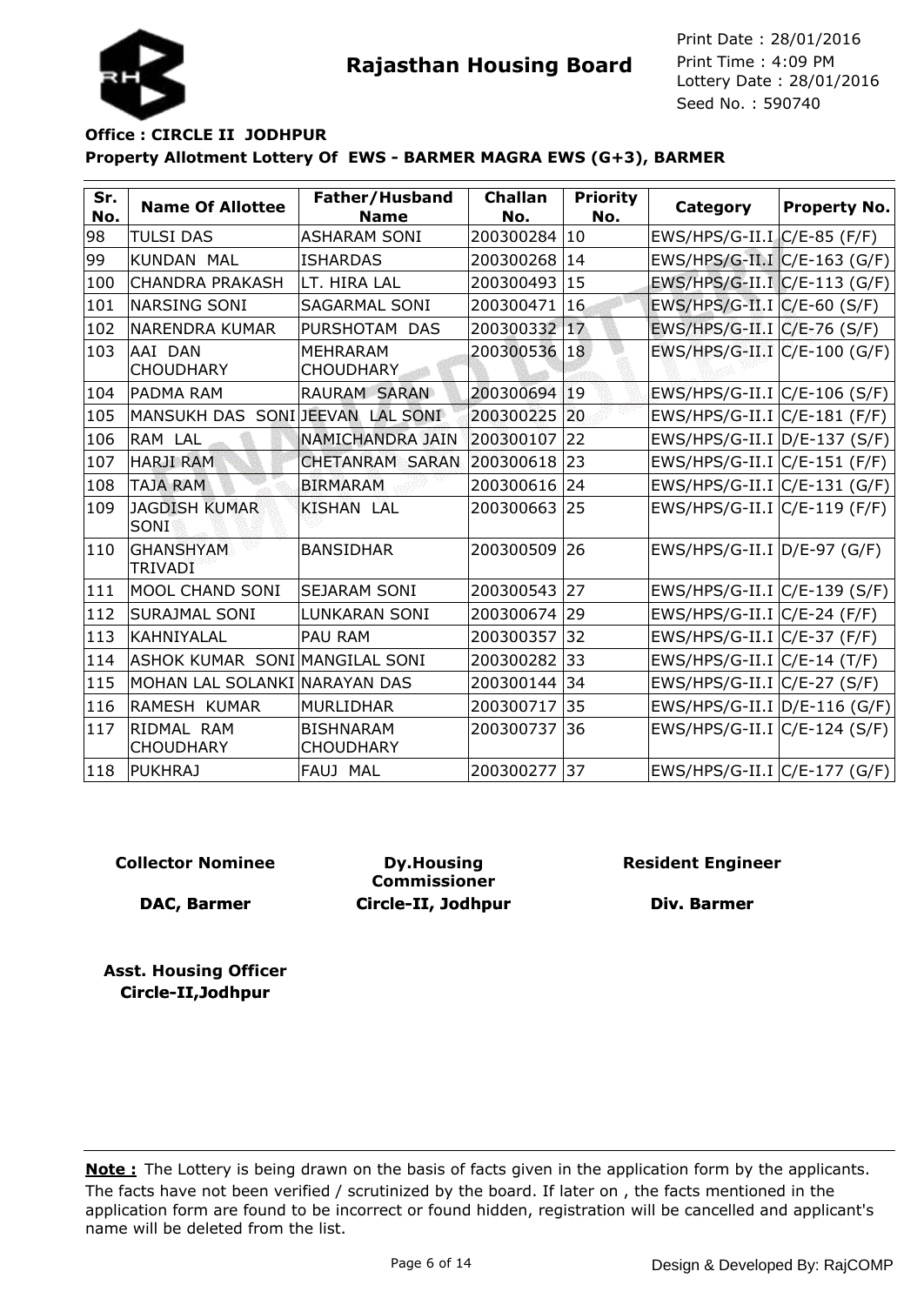



| Sr.<br>No. | <b>Name Of Allottee</b>             | Father/Husband<br><b>Name</b>         | <b>Challan</b><br>No. | <b>Priority</b><br>No. | Category                        | <b>Property No.</b> |
|------------|-------------------------------------|---------------------------------------|-----------------------|------------------------|---------------------------------|---------------------|
| 119        | MUKESH KUMAR<br>SONI                | RADHESHYAM SONI                       | 200300478             | 38                     | EWS/HPS/G-II.I C/E-142 (T/F)    |                     |
| 120        | DILIP KUMAR SONI                    | MISHRILAL SONI                        | 200300661             | 40                     | EWS/HPS/G-II.I C/E-140 (S/F)    |                     |
| 121        | <b>ASHOK KUMAR</b>                  | <b>BHANWAR LAL</b>                    | 200300181             | 41                     | EWS/HPS/G-II.I C/E-107 (S/F)    |                     |
| 122        | <b>VAJANTI MALA</b>                 | NAMICHAND SONI                        | 200300276             | 42                     | EWS/HPS/G-II.I C/E-164 (G/F)    |                     |
| 123        | <b>KARAN MAL BOTHRA</b>             | <b>AMOLACHA CHAND</b>                 | 200300702             | 43                     | EWS/HPS/G-II.I C/E-169 (S/F)    |                     |
| 124        | <b>KHETA RAM SARAN</b>              | DHARMARAM SARAN 200300734             |                       | 45                     | $EWS/HPS/G-II.I$ $C/E-52$ (G/F) |                     |
| 125        | <b>LAKHA RAM</b>                    | <b>BIRMARAM</b>                       | 200300693             | 46                     | $EWS/HPS/G-II.I C/E-41(S/F)$    |                     |
| 126        | PURO DEVI                           | <b>BALSINGH JANDU</b>                 | 200300625             | 47                     | $EWS/HPS/G-II.I~C/E-47~(T/F)$   |                     |
| 127        | <b>JAJGDISH KUMAR</b>               | <b>MANGILAL SONI</b>                  | 200300550             | 48                     | EWS/HPS/G-II.I D/E-117 (F/F)    |                     |
| 128        | YASODA DEVI                         | <b>MAHENDRA KUMAR</b>                 | 200300145             | 49                     | EWS/HPS/G-II.I $D/E-83$ (G/F)   |                     |
| 129        | <b>GAUTAM CHAND</b>                 | <b>BHAGWANDAS</b><br><b>SENKLECHA</b> | 200300745             | l50                    | $EWS/HPS/G-II.I   D/E-91 (S/F)$ |                     |
| 130        | <b>ALKA CHOUDHARY</b>               | <b>GHANSHYAM</b><br><b>CHOUDHARY</b>  | 200300627             | 51                     | EWS/HPS/G-II.I $C/E-138$ (S/F)  |                     |
| 131        | <b>REKHA SONI</b>                   | <b>ASHOK SONI</b>                     | 200300719             | 52                     | EWS/HPS/G-II.I C/E-82 (G/F)     |                     |
| 132        | <b>ROHIT KUMAR</b><br><b>BOTHRA</b> | <b>BABU LAL</b>                       | 200300439             | 53                     | EWS/HPS/G-II.I C/E-102 (F/F)    |                     |
| 133        | <b>BABU LAL</b>                     | NIMBARAM                              | 200300249             | 54                     | EWS/HPS/G-II.I C/E-173 (T/F)    |                     |
| 134        | <b>BHAGWATI DEVI</b>                | DEVI CHAND                            | 20030044              | 57                     | EWS/HPS/G-II.I $C/E$ -67 (G/F)  |                     |
| 135        | <b>HIRA RAM JANDU</b>               | BISHNARAM JANDU                       | 200300540             | 58                     | EWS/HPS/G-II.I D/E-139 (S/F)    |                     |
| 136        | <b>BHANWAR LAL</b>                  | TIKAM CHAND                           | 200300268<br>ი        | 59                     | EWS/HPS/G-II.I D/E-109 (T/F)    |                     |
| 137        | <b>SURESH KUMAR</b><br>SONI         | <b>HIRALAL JI</b>                     | 200300669             | 60                     | EWS/HPS/G-II.I C/E-125 (T/F)    |                     |
| 138        | <b>PAWAN KUMAR</b>                  | <b>SHANKAR LAL</b>                    | 200300703             | 61                     | $EWS/HPS/G-II.I   C/E-11 (S/F)$ |                     |

### **Collector Nominee**

**DAC, Barmer**

**Dy.Housing Commissioner Circle-II, Jodhpur** **Resident Engineer**

**Div. Barmer**

**Asst. Housing Officer Circle-II,Jodhpur**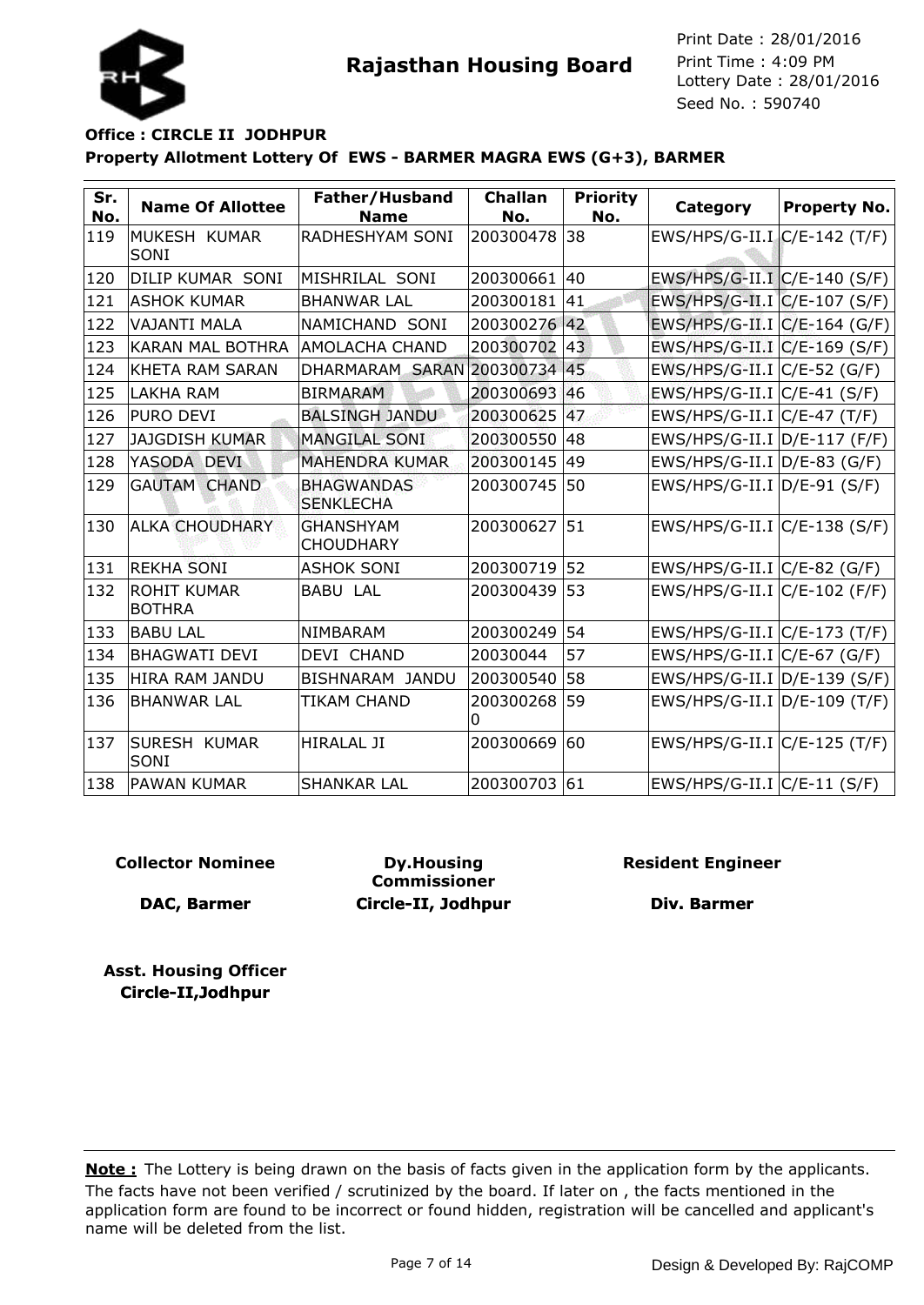



| Sr.<br>No. | <b>Name Of Allottee</b>               | Father/Husband<br><b>Name</b>         | <b>Challan</b><br>No. | <b>Priority</b><br>No. | <b>Category</b>                 | Property No. |
|------------|---------------------------------------|---------------------------------------|-----------------------|------------------------|---------------------------------|--------------|
| 139        | <b>BHARAT KUMAR</b><br>SONI           | PRABHULAL SONI                        | 200300646             | 162                    | $EWS/HPS/G-II.I.C/E-98 (G/F)$   |              |
| 140        | JETHI DEVI                            | <b>HARI KISHAN</b>                    | 200300208 64          |                        | EWS/HPS/G-II.I D/E-132 (G/F)    |              |
| 141        | HANUMAN DAS                           | <b>CHANDMAL SONI</b>                  | 200300259             | 65                     | EWS/HPS/G-II.I C/E-58 (S/F)     |              |
| 142        | CHAINI DEVI                           | <b>GANGARAM JANDU</b>                 | 200300610 67          |                        | EWS/HPS/G-II.I D/E-130 (G/F)    |              |
| 143        | MALVI DEVI                            | <b>ASHOK KUMAR</b>                    | 200300283             | 68                     | EWS/HPS/G-II.I C/E-74 (S/F)     |              |
| 144        | MANJU SONI                            | LT. GAUTAM KUMAR 200300236 69<br>SONI |                       |                        | EWS/HPS/G-II.I C/E-135 (F/F)    |              |
| 145        | MALA RAM<br><b>CHOUDHARY</b>          | <b>ACHLARAM</b><br><b>CHOUDHARY</b>   | 200300735 70          |                        | EWS/HPS/G-II.I C/E-108 (S/F)    |              |
| 146        | HIRA LAL SONI                         | <b>KISHAN LAL SONI</b>                | 200300644             | 71                     | EWS/HPS/G-II.I C/E-78 (T/F)     |              |
| 147        | <b>MANOHAR KUMAR</b><br><b>SONI</b>   | <b>GORDHANDAS</b>                     | 200300528             | 72                     | EWS/HPS/G-II.I C/E-127 (T/F)    |              |
| 148        | <b>MAKI DEVI</b>                      | <b>TAGARAM SONI</b>                   | 200300538             | 73                     | EWS/HPS/G-II.I   C/E-64 (T/F)   |              |
| 149        | <b>SURESH KUMAR</b>                   | PARASMAL                              | 200300744             | 74                     | EWS/HPS/G-II.I D/E-149 (F/F)    |              |
| 150        | <b>ASHOK KUMAR</b><br><b>CHANDAK</b>  | MANAKMAL                              | 200300708             | 75                     | EWS/HPS/G-II.I $C/E$ -53 (F/F)  |              |
| 151        | IHANUMAN RAM                          | <b>GUMNARAM JANDU</b>                 | 200300675             | 176                    | $EWS/HPS/G-II.I   D/E-98 (G/F)$ |              |
| 152        | <b>PARAS MAL</b>                      | <b>BHAGWAN DAS</b>                    | 200300704             | 77                     | EWS/HPS/G-II.I D/E-111 (T/F)    |              |
| 153        | MUKESH KUMAR<br>ISONI                 | PRABHULAL SONI                        | 200300645             | 78                     | $EWS/HPS/G-II.I C/E-22 (F/F)$   |              |
| 154        | <b>KAILASH CHAND</b><br><b>JANGID</b> | SHERARAM JANGID                       | 200300529             | 79                     | EWS/HPS/G-II.I D/E-104 (F/F)    |              |
| 155        | CHAINA RAM                            | <b>SIMARTHARAM</b>                    | 200300698 82          |                        | $EWS/HPS/G-II.I C/E-45(T/F)$    |              |
| 156        | CHANDRAKANT<br>SONI                   | ASHU SONI                             | 200300469             | 84                     | EWS/HPS/G-II.I C/E-157 (T/F)    |              |

### **Collector Nominee**

**DAC, Barmer**

**Dy.Housing Commissioner Circle-II, Jodhpur** **Resident Engineer**

**Div. Barmer**

**Asst. Housing Officer Circle-II,Jodhpur**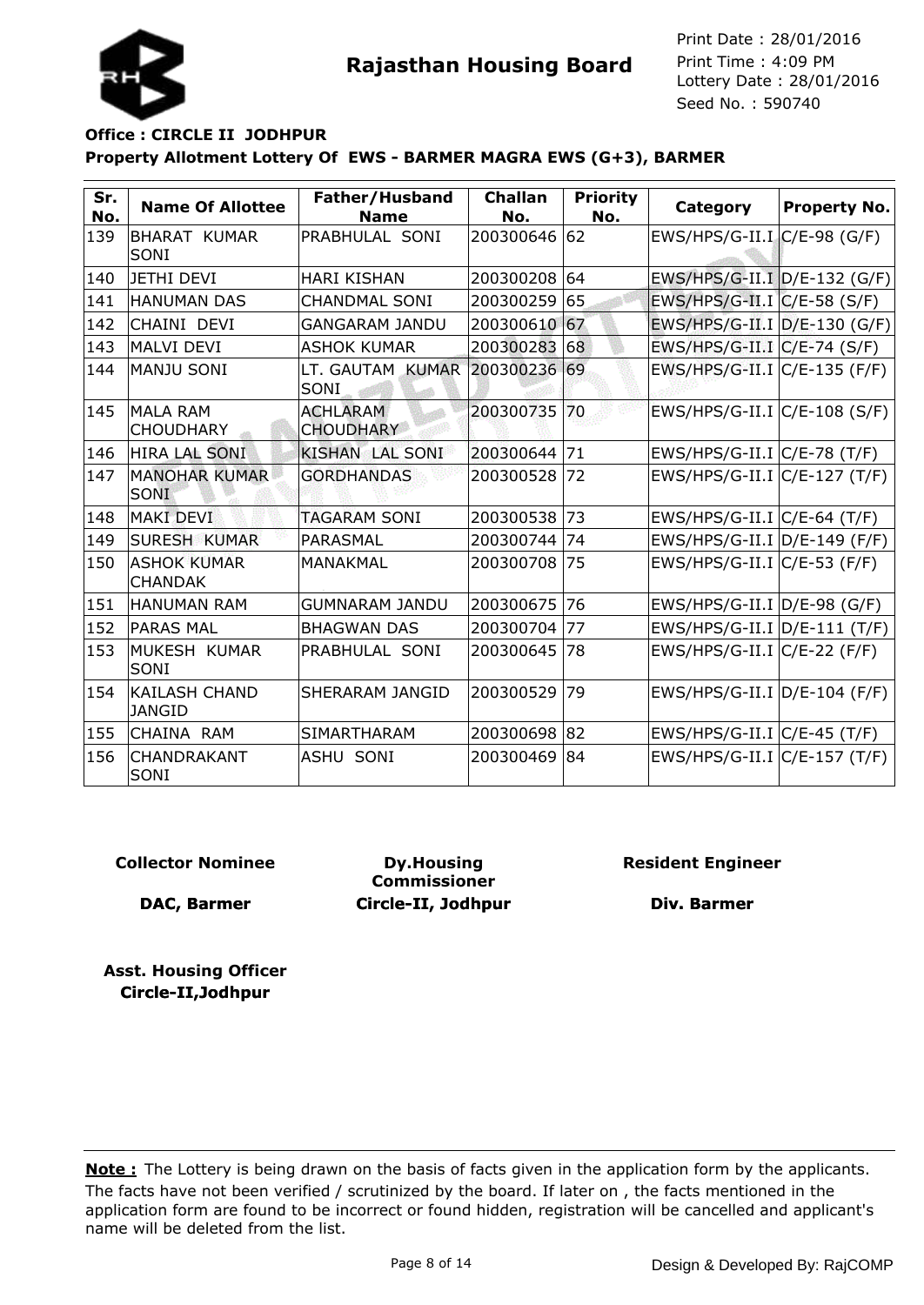



| Sr.<br>No. | <b>Name Of Allottee</b> | Father/Husband<br><b>Name</b>          | <b>Challan</b><br>No. | <b>Priority</b><br>No. | <b>Category</b>                | Property No. |
|------------|-------------------------|----------------------------------------|-----------------------|------------------------|--------------------------------|--------------|
| 157        | <b>RATAN LAL</b>        | <b>BHAGWAN DAS</b><br><b>SENKLECHA</b> | 200300614 85          |                        | EWS/HPS/G-II.I D/E-105 (S/F)   |              |
| 158        | KARNA RAM               | AAIDANRAM                              | 200300695             | 86                     | EWS/HPS/G-II.I C/E-59 (S/F)    |              |
| 159        | <b>SURESH SONI</b>      | <b>HANUMAN DAS SONI 200300235</b>      |                       | 187                    | EWS/HPS/G-II.I C/E-77 (T/F)    |              |
| 160        | DINESH KUMAR            | <b>DHARMDAS</b>                        | 200000110 88<br>6     |                        | EWS/HPS/G-II.I $C/E-1$ (G/F)   |              |
| 161        | MANJU                   | PUKHRAJ SONI                           | 200300286             | 93                     | EWS/HPS/G-II.I C/E-126 (T/F)   |              |
| 162        | OM PRAKASH SONI         | <b>SEJARAM SONI</b>                    | 200300537 96          |                        | EWS/HPS/G-II.I C/E-29 (T/F)    |              |
| 163        | <b>VARSHA</b>           | <b>DEV RAJ</b>                         | 200000507             | 97                     | $EWS/HPS/G-II.I C/E-42(S/F)$   |              |
| 164        | SANTOSH DEVI            | <b>MEGHRAJ SONI</b>                    | 200300999             | $ 99\rangle$           | EWS/HPS/G-II.I C/E-117 (F/F)   |              |
| 165        | <b>DINESH KUMAR</b>     | <b>JEKHARAM SONI</b>                   | 200300514             | 102                    | EWS/HPS/G-II.I D/E-152 (F/F)   |              |
| 166        | JHAMAN DAS SONI         | <b>NIMBRAJ SONI</b>                    | 200300671             | 103                    | EWS/HPS/G-II.I D/E-119 (F/F)   |              |
| 167        | <b>DHALI DEVI</b>       | <b>HERDEVDAS SONI</b>                  | 200300468             | 104                    | EWS/HPS/G-II.I C/E-10 (S/F)    |              |
| 168        | <b>DHARMENDRA SONI</b>  | LT. BHARAT KUMAR<br>SONI               | 200300606             | 106                    | EWS/HPS/G-II.I C/E-188 (S/F)   |              |
| 169        | <b>HIRA LAL</b>         | JAGRAM DAS                             | 200300342             | 107                    | $EWS/HPS/G-II.I  D/E-86 (F/F)$ |              |
| 170        | <b>BHUPENDRA SINGH</b>  | AJAY SINGH                             | 200300317             | 108                    | EWS/HPS/G-II.I D/E-110 (T/F)   |              |
| 171        | RAMESH KUMAR            | DEVI LAL                               | 20030041              | 109                    | $EWS/HPS/G-II.I  D/E-96 (T/F)$ |              |
| 172        | ISHANTI DEVI            | <b>JAGDISH SONI</b>                    | 200300244             | 110                    | $EWS/HPS/G-II.I~C/E-46 (T/F)$  |              |
| 173        | <b>BHANWARI DEVI</b>    | <b>BABULAL JANDU</b>                   | 200300541             | 111                    | EWS/HPS/G-II.I  C/E-148 (G/F)  |              |
| 174        | MAHESH KUMAR<br>SONI    | MOTI LAL                               | 200300279             | 112                    | EWS/HPS/G-II.I D/E-127 (T/F)   |              |
| 175        | JAGDISH PRASAD<br>lsoni | <b>BHAGTARAM</b>                       | 200300481             | 113                    | EWS/HPS/G-II.I C/E-165 (F/F)   |              |
| 176        | HARISH MOOTH            | NATHARAM MUTH                          | 200300628 114         |                        | $EWS/HPS/G-II.I~C/E-88$ (F/F)  |              |

### **Collector Nominee**

**DAC, Barmer**

**Dy.Housing Commissioner Circle-II, Jodhpur** **Resident Engineer**

**Div. Barmer**

**Asst. Housing Officer Circle-II,Jodhpur**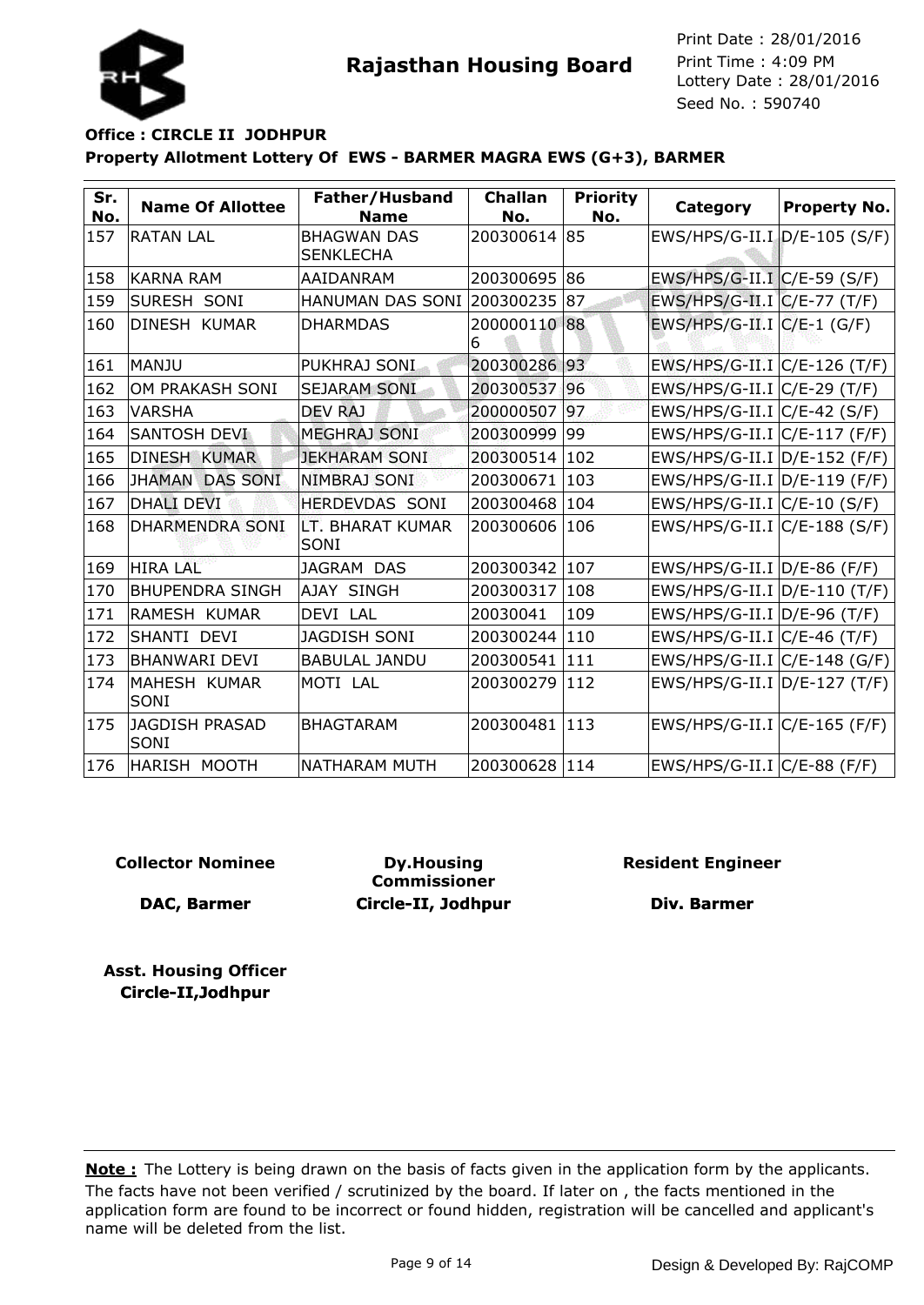



| Sr.<br>No. | <b>Name Of Allottee</b>               | Father/Husband<br><b>Name</b>        | <b>Challan</b><br>No. | <b>Priority</b><br>No. | Category                       | <b>Property No.</b> |
|------------|---------------------------------------|--------------------------------------|-----------------------|------------------------|--------------------------------|---------------------|
| 177        | <b>GAYATRI DEVI</b>                   | MAHESH KUMAR<br>SONI                 | 200300281             | 115                    | EWS/HPS/G-II.I. C/E-152 (F/F)  |                     |
| 178        | NARAYAN DAS SONI TAGARAM SONI         |                                      | 200300534 116         |                        | EWS/HPS/G-II.I C/E-63 (T/F)    |                     |
| 179        | <b>SAWAI LAL SONI</b>                 | <b>ASHULAL SONI</b>                  | 200300542             | 119                    | EWS/HPS/G-II.I C/E-184 (F/F)   |                     |
| 180        | <b>PRAVEEN KUMAR</b>                  | LEEL CHANDRA<br>SONI                 | 200300549 120         |                        | EWS/HPS/G-II.I C/E-15 (T/F)    |                     |
| 181        | RAJENDRA KUMAR                        | ROOPA RAM SONI                       | 200300229 121         |                        | EWS/HPS/G-II.I   D/E-136 (F/F) |                     |
| 182        | <b>KIRAN KUMAR</b>                    | <b>PRAHLAD</b>                       | 200300505             | 3                      | EWS/HPS/G-IV                   | C/E-174 (T/F)       |
| 183        | <b>KEWAL RAM</b><br><b>GAWARIA</b>    | <b>GHAMANDA RAM</b>                  | 200300691             | $\overline{4}$         | EWS/HPS/G-IV                   | $D/E-92$ (S/F)      |
| 184        | <b>HITESH KUMAR</b>                   | <b>JAGDISH CHANDRA</b>               | 200300163 5           |                        | EWS/HPS/G-IV                   | D/E-90 (S/F)        |
| 185        | <b>JAMNA DEVI</b>                     | PHALAD RAM                           | 200300742             | 16                     | EWS/HPS/G-IV                   | $C/E-12(S/F)$       |
| 186        | <b>PREM KUMAR</b><br><b>GAWARIA</b>   | PRAHLAD GAWARIA                      | 200300700             | 9                      | EWS/HPS/G-IV                   | $D/E-82$ (G/F)      |
| 187        | <b>MAHESH KUMAR</b><br><b>GAWARIA</b> | <b>PRAHLAD</b>                       | 200300699             | 10                     | EWS/HPS/G-IV                   | $C/E-156 (S/F)$     |
| 188        | <b>PRITAM DAS</b>                     | <b>NARAYAN DAS</b>                   | 200300970 13          |                        | EWS/HPS/G-IV                   | $C/E-31(T/F)$       |
| 189        | KAHNIYALAL                            | <b>PURSHOTAM</b>                     | 200300100             | 15                     | EWS/HPS/G-IV                   | $C/E-86$ (F/F)      |
| 190        | <b>GULAB RAM</b><br><b>GAWARIA</b>    | <b>RAMCHANDRA</b><br><b>GAWARIA</b>  | 200300689             | 16                     | EWS/HPS/G-IV                   | $D/E-103$ (F/F)     |
| 191        | <b>SEWI</b>                           | <b>GOVIND RAM</b>                    | 20030055              | 17                     | EWS/HPS/G-IV                   | C/E-40 (F/F)        |
| 192        | KISHNA RAM                            | LEKHARAM MOCHI                       | 200300635             | 18                     | EWS/HPS/G-IV                   | $C/E-94$ (T/F)      |
| 193        | <b>SHANKAR LAL</b>                    | <b>NARAYAN DAS</b>                   | 200300972             | 19                     | EWS/HPS/G-IV                   | $C/E-187 (S/F)$     |
| 194        | <b>OM PRAKASH</b>                     | <b>GHAMNDA RAM</b><br><b>GAWARIA</b> | 200300740             | 21                     | EWS/HPS/G-IV                   | $D/E-128$ (T/F)     |
| 195        | <b>SURESH KUMAR</b>                   | <b>GOVIND RAM</b>                    | 200300256 24          |                        | EWS/HPS/G-IV                   | $ C/E-144(T/F) $    |

### **Collector Nominee**

**DAC, Barmer**

**Dy.Housing Commissioner Circle-II, Jodhpur** **Resident Engineer**

**Div. Barmer**

**Asst. Housing Officer Circle-II,Jodhpur**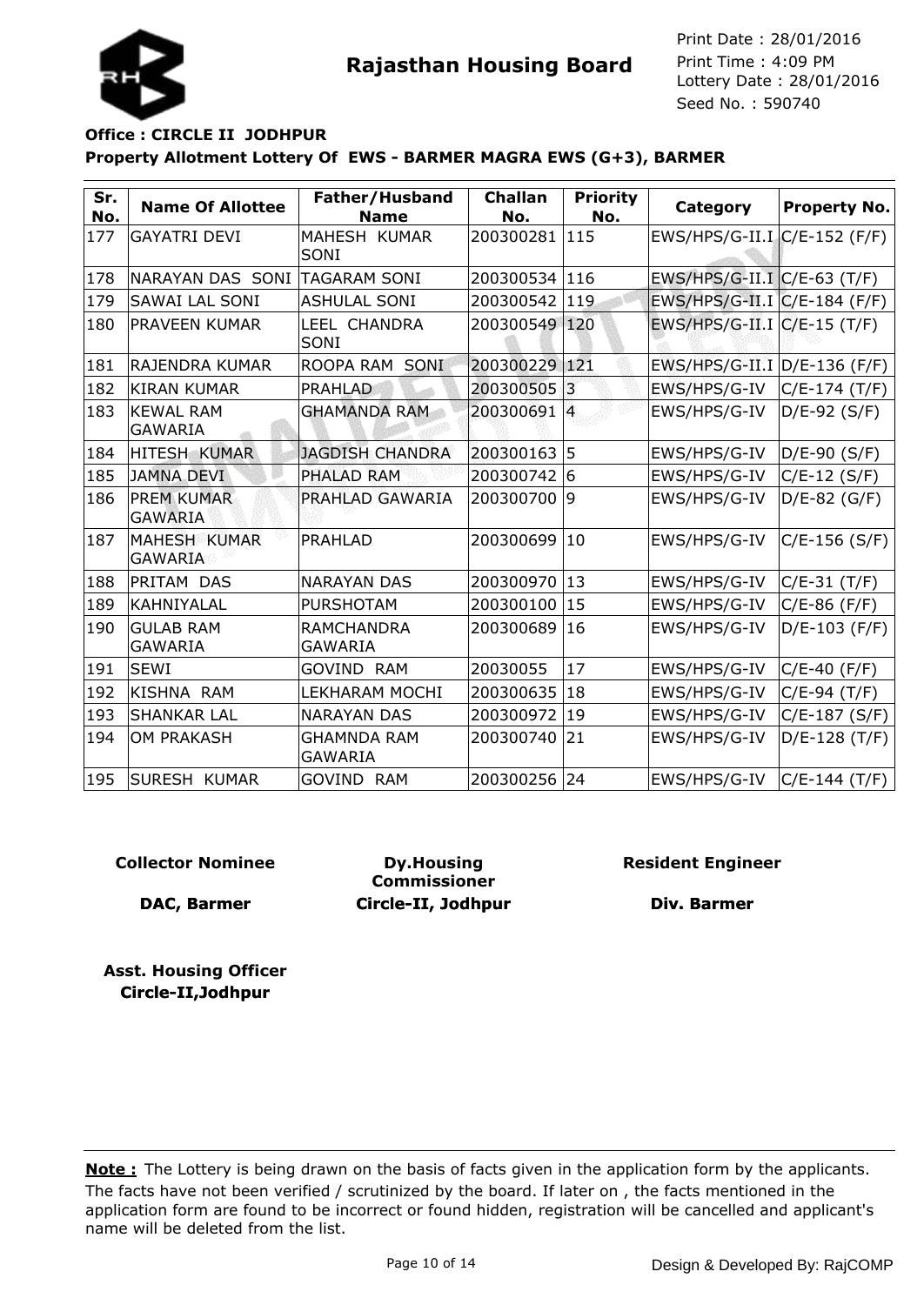

### **Property Allotment Lottery Of EWS - BARMER MAGRA EWS (G+3), BARMER Office : CIRCLE II JODHPUR**

| Sr.<br>No. | <b>Name Of Allottee</b>      | Father/Husband<br><b>Name</b> | <b>Challan</b><br>No. | <b>Priority</b><br>No. | Category     | Property No.    |
|------------|------------------------------|-------------------------------|-----------------------|------------------------|--------------|-----------------|
| 196        | <b>GAUTAM CHAND</b>          | CHOGA LAL KHICHI              | 200300333             | 27                     | EWS/HPS/G-IV | $C/E-118$ (F/F) |
| 197        | <b>DHARMENDRA DABI</b>       | <b>PRATAP CHAND</b>           | 201300115             | $\overline{2}$         | EWS/HPS/G-IV | $D/E-150$ (F/F) |
| 198        | <b>DIPIKA</b>                | <b>RAJU</b>                   | 201300263             | 3                      | EWS/HPS/G-IV | $D/E-107 (S/F)$ |
| 199        | TARA DEVI                    | TARA CHAND                    | 201300165             | 4                      | EWS/HPS/G-IV | $C/E-92$ (S/F)  |
| 200        | PUKHRAJ VERMA                | <b>KAILASH CHAND</b>          | 201300100 6<br>07     |                        | EWS/HPS/G-IV | $C/E-21$ (F/F)  |
| 201        | <b>TIRTHA DAS DABHI</b>      | <b>FHAKIR CHAND</b>           | 201300335             | $\overline{7}$         | EWS/HPS/G-IV | $C/E-26$ (S/F)  |
| 202        | <b>KAMALA</b>                | <b>NARENDRA KUMAR</b>         | 2013001929            |                        | EWS/HPS/G-IV | D/E-87 (F/F)    |
| 203        | MUKESH KUMAR<br><b>DHOBI</b> | <b>ROOP CHAND DHOBI</b>       | 201300542             | 10                     | EWS/HPS/G-IV | $D/E-148(G/F)$  |
| 204        | <b>SHYAM SUNDAR</b>          | <b>NANAK RAM</b>              | 201300116             | 11                     | EWS/HPS/G-IV | $C/E-103$ (F/F) |
| 205        | <b>SUNITA BHATI</b>          | D/O PUSA RAM<br><b>BHATI</b>  | 201300251             | 13                     | EWS/HPS/G-IV | $C/E-4$ (G/F)   |
| 206        | <b>DILIP KUMAR</b>           | <b>MOHAN RAM</b>              | 201300258             | 14                     | EWS/HPS/G-IV | D/E-93 (T/F)    |
| 207        | RAJU                         | <b>SHIV RAM</b>               | 201300300             | 16                     | EWS/HPS/G-IV | D/E-145 (G/F)   |
| 208        | <b>NAKHATA RAM</b>           | TARA RAM                      | 201300521             | 18                     | EWS/HPS/G-IV | $C/E-35$ (G/F)  |
| 209        | <b>SMT RAKHI</b>             | <b>KANHAIYA LAL</b>           | 201300858             | 19                     | EWS/HPS/G-IV | $D/E-147 (G/F)$ |
| 210        | PITAMBER DAS                 | <b>MOOLCHAND</b>              | 201300397             | 20                     | EWS/HPS/G-IV | $C/E-19$ (G/F)  |
| 211        | <b>RAMESH KUMAR</b>          | <b>PITAMBER DAS</b>           | 201300398             | 21                     | EWS/HPS/G-IV | $C/E-49$ (G/F)  |
| 212        | <b>JITENDRA</b>              | <b>GANPAT LAL</b>             | 201300396             | 25                     | EWS/HPS/G-IV | D/E-113 (G/F)   |
| 213        | SH ANJU RASKARAN             | <b>GANGA RAM</b>              | 201300100<br>19       | 27                     | EWS/HPS/G-IV | $D/E-99$ (G/F)  |
| 214        | RAKESH KUMAR                 | <b>BHAGWAN SAHAI</b>          | 201300100<br>12       | 29                     | EWS/HPS/G-IV | $C/E-191(T/F)$  |
| 215        | <b>DURGA RAM</b>             | <b>DEEPA RAM</b>              | 201300362 32          |                        | EWS/HPS/G-IV | D/E-85 (F/F)    |

### **Collector Nominee**

**DAC, Barmer**

**Dy.Housing Commissioner Circle-II, Jodhpur** **Resident Engineer**

**Div. Barmer**

**Asst. Housing Officer Circle-II,Jodhpur**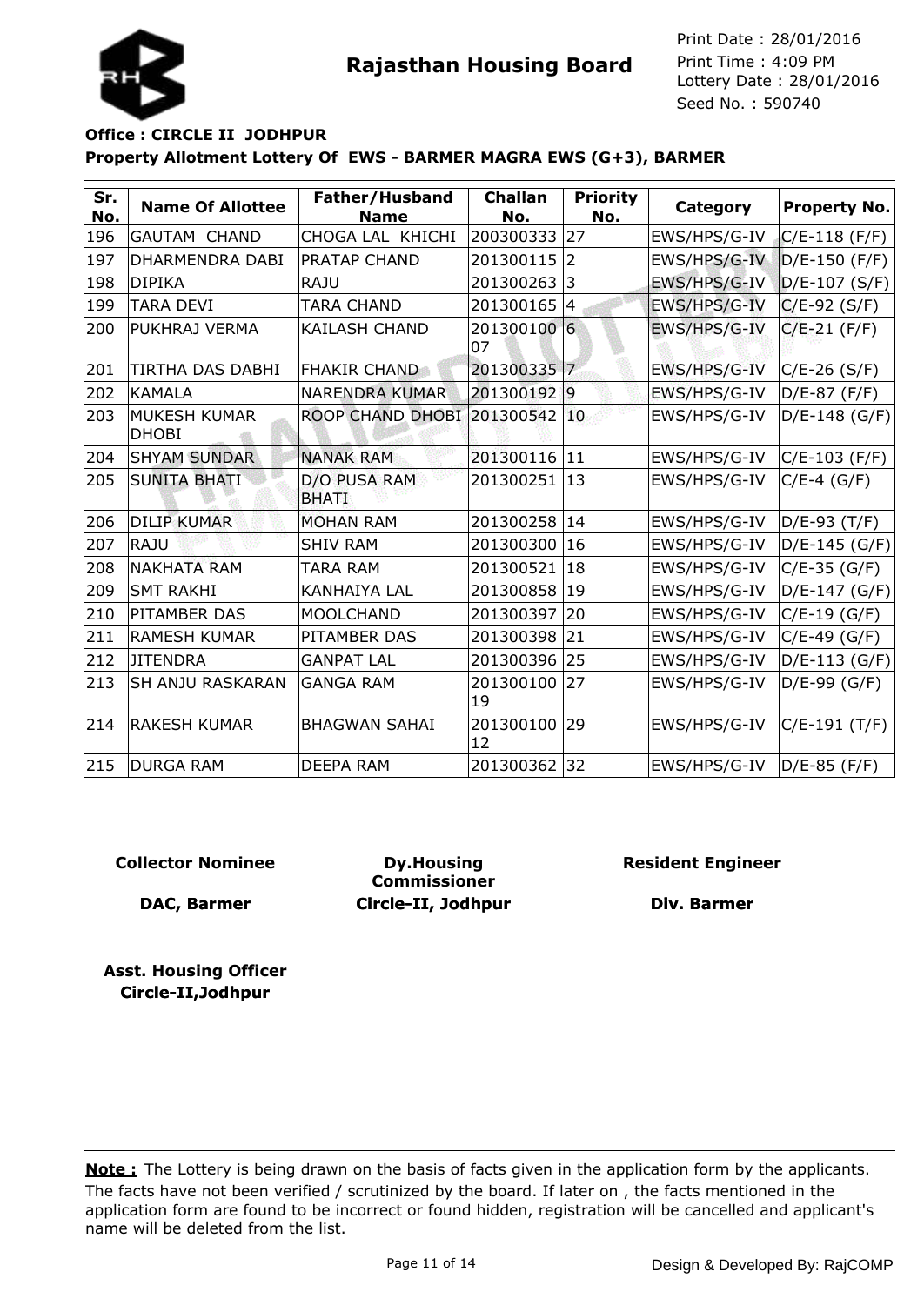

# **Property Allotment Lottery Of EWS - BARMER MAGRA EWS (G+3), BARMER Office : CIRCLE II JODHPUR**

| Sr.<br>No. | <b>Name Of Allottee</b>  | Father/Husband<br><b>Name</b>       | <b>Challan</b><br>No. | <b>Priority</b><br>No. | Category           | Property No.    |
|------------|--------------------------|-------------------------------------|-----------------------|------------------------|--------------------|-----------------|
| 216        | <b>KAILASH KUMAR</b>     | <b>LAKHA RAM</b>                    | 201300114             | 33                     | EWS/HPS/G-IV       | $C/E-62$ (T/F)  |
| 217        | <b>SURARAM SEJU</b>      | <b>HUKMARAM</b><br><b>MEGHWAL</b>   | 201300490             | 35                     | EWS/HPS/G-IV       | $C/E-56$ (F/F)  |
| 218        | <b>GEMRA RAM</b>         | PRAHALD RAM                         | 201300778             | 37                     | EWS/HPS/G-IV       | $C/E-154 (S/F)$ |
| 219        | PEPI DEVI                | <b>JAYRAM DAS</b>                   | 201300779             | 38                     | EWS/HPS/G-IV       | $C/E-61$ (T/F)  |
| 220        | <b>ARJUN SINGH</b>       | <b>PANCHU RAM</b>                   | 201300100<br>20       | 39                     | EWS/HPS/G-IV       | $D/E-138$ (S/F) |
| 221        | RAVI LOHIYA              | <b>RAMESH KUMAR</b>                 | 201300395             | 40                     | EWS/HPS/G-IV       | $C/E-87$ (F/F)  |
| 222        | <b>LALIT KUMAR</b>       | <b>GULAB DAS</b>                    | 20130040              | 41                     | EWS/HPS/G-IV       | $C/E-54$ (F/F)  |
| 223        | <b>DINESH KUMAR</b>      | <b>MEWA RAM</b>                     | 201300857             | 42                     | EWS/HPS/G-IV       | $C/E-43 (S/F)$  |
| 224        | <b>NARAYANI DEVI</b>     | <b>OM PRAKASH</b>                   | 201300825             | 43                     | EWS/HPS/G-IV       | $D/E-118$ (F/F) |
| 225        | <b>MADAN SINGH</b>       | LT RAWAT SINGH                      | 201300375             | 44                     | EWS/HPS/G-IV       | D/E-102 (F/F)   |
| 226        | <b>NIRMAL DEVI</b>       | LT. VASUDEV                         | 201300685             | 45                     | EWS/HPS/G-IV       | $D/E-160$ (T/F) |
| 227        | <b>GANPAT LAL SUTHAR</b> | <b>CHHAGAN LAL</b><br><b>SUTHAR</b> | 201300121<br>5        | $\mathbf{1}$           | EWS/HPS/G-<br>IX.I | $C/E-51$ (G/F)  |
| 228        | <b>BHAWANI DEVI</b>      | <b>DOLAT RAM</b>                    | 201300331             | $\overline{2}$         | EWS/HPS/G-<br>IX.I | $C/E-114(G/F)$  |
| 229        | <b>MURLIDHAR</b>         | <b>DINESH KUMAR</b>                 | 20130050              | 3                      | EWS/HPS/G-<br>IX.I | $C/E-116(G/F)$  |
| 230        | <b>BHURO</b>             | <b>DODA</b>                         | 201300512 6           |                        | EWS/HPS/G-V        | $C/E-17(G/F)$   |
| 231        | <b>CHOTHA RAM</b>        | <b>AMRARAM BHIL</b>                 | 200300336             | 1                      | EWS/HPS/G-V        | $C/E-128(T/F)$  |
| 232        | <b>BHIKHA DEVI</b>       | LT. SHANKAR LAL                     | 201300184             | 1                      | EWS/HPS/G-VII      | $C/E$ -50 (G/F) |
| 233        | <b>RAM KHILARI</b>       | <b>JEEVEN RAM</b>                   | 201300100<br>17       | 13                     | EWS/HPS/G-<br>VIII | $D/E-108$ (S/F) |
| 234        | <b>RAKAM SINGH</b>       | <b>TUHI RAM</b>                     | 201300100 4<br>16     |                        | EWS/HPS/G-<br>VIII | $C/E-33(G/F)$   |

### **Collector Nominee**

**DAC, Barmer**

**Dy.Housing Commissioner Circle-II, Jodhpur** **Resident Engineer**

**Div. Barmer**

**Asst. Housing Officer Circle-II,Jodhpur**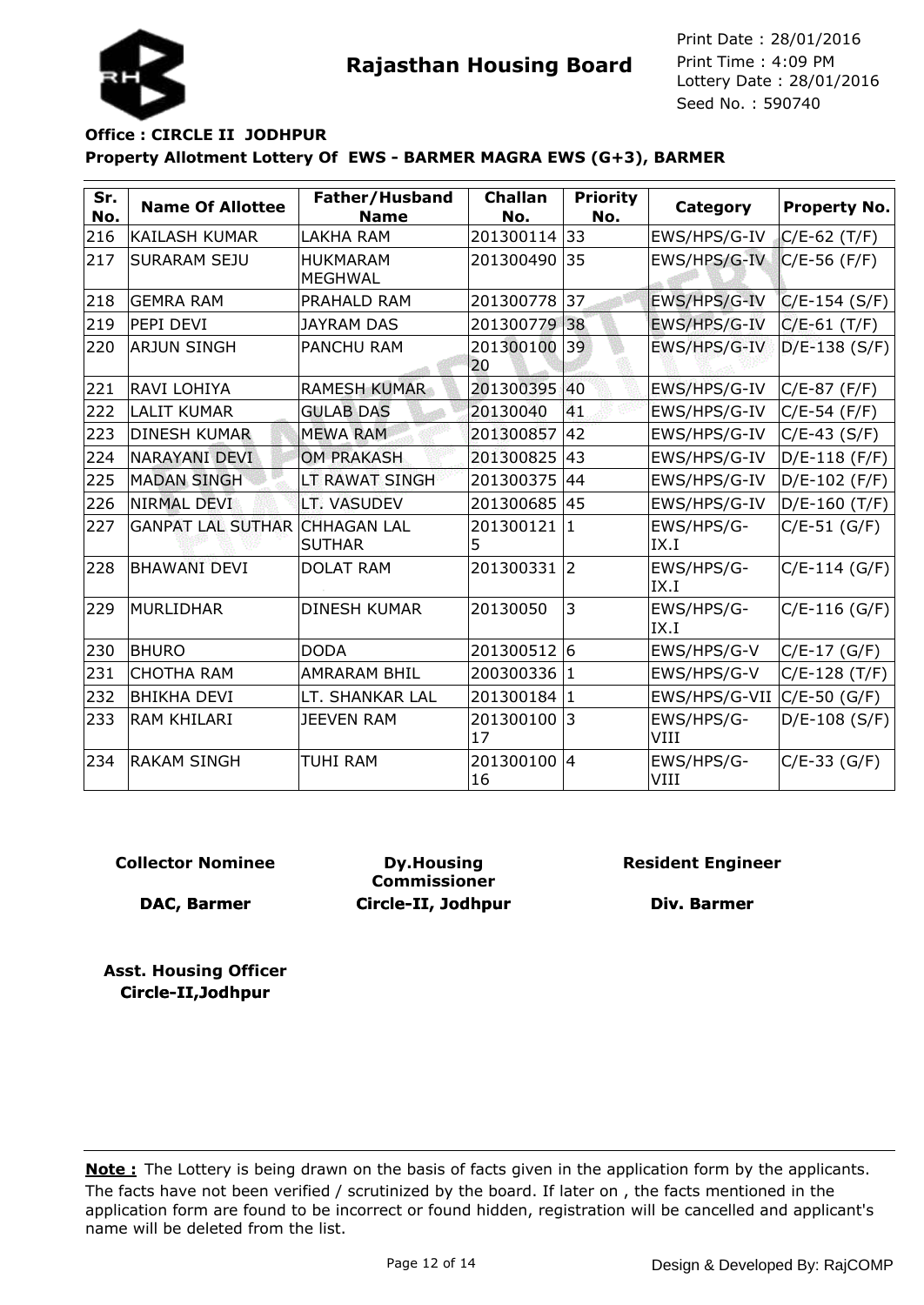



### **Property Allotment Lottery Of EWS - BARMER MAGRA EWS (G+3), BARMER Office : CIRCLE II JODHPUR**

| Sr.<br>No. | <b>Name Of Allottee</b>               | Father/Husband<br><b>Name</b>      | <b>Challan</b><br>No. | <b>Priority</b><br>No. | Category                       | <b>Property No.</b> |
|------------|---------------------------------------|------------------------------------|-----------------------|------------------------|--------------------------------|---------------------|
| 235        | <b>REKH SINGH</b>                     | <b>TUHI RAM</b>                    | 201300100<br>15       | 6                      | EWS/HPS/G-<br>VIII             | $C/E-111 (T/F)$     |
| 236        | <b>HAKAM SINGH</b>                    | <b>CHANDAN SINGH</b>               | 201300109             | 1                      | EWS/ORS/G-I.I D/E-100 (G/F)    |                     |
| 237        | PUSHAPA DEVI                          | LT. AASAN DAS                      | 201300100<br>03       | $\vert$ 1              | EWS/ORS/G-II.I D/E-144 (T/F)   |                     |
| 238        | <b>GIRISH KUMAR</b>                   | <b>UDHAV DAS</b>                   | 201300394             | $\overline{2}$         | $EWS/ORS/G-II.I C/E-123(S/F)$  |                     |
| 239        | <b>SHARMILA</b>                       | <b>ASHOK KUMAR</b>                 | 201300305 5           |                        | $EWS/ORS/G-II.I C/E-68(G/F)$   |                     |
| 240        | <b>SHAYAM SUNDAR</b>                  | <b>SOHAN DAS</b>                   | 201300118 6<br>6      |                        | $EWS/ORS/G-II.I D/E-129(G/F)$  |                     |
| 241        | <b>AASU LAL SONI</b>                  | <b>MOHAN LAL</b>                   | 201300119<br>3        | $\overline{8}$         | $EWS/ORS/G-II.I C/E-18(G/F)$   |                     |
| 242        | <b>SUJAN SINGH</b>                    | <b>LAGHU SINGH</b>                 | 201300529             | 11                     | $EWS/ORS/G-II.I/C/E-136 (F/F)$ |                     |
| 243        | <b>JETHARAM</b>                       | <b>KHETARAM</b>                    | 201300980             | 12                     | $EWS/ORS/G-II.I D/E-89(S/F)$   |                     |
| 244        | <b>VISHRAM RAM</b>                    | <b>DALIP RAM</b>                   | 201300105<br>8        | 13                     | EWS/ORS/G-II.I C/E-178 (G/F)   |                     |
| 245        | <b>MEGHA RAM</b>                      | <b>HUKMA RAM</b>                   | 201300979             | 14                     | $EWS/ORS/G-II.I/C/E-39 (F/F)$  |                     |
| 246        | <b>JAY PRAKASH</b>                    | <b>SANTOSH KUMAR</b>               | 201300109<br>6        | 15                     | $EWS/ORS/G-II.I C/E-121(S/F)$  |                     |
| 247        | KAMLESH KANWAR                        | <b>PRATAP SINGH</b>                | 201300967             | 17                     | EWS/ORS/G-II.I C/E-190 (T/F)   |                     |
| 248        | <b>SUMER SINGH</b>                    | <b>NARAYAN SINGH</b>               | 201300104<br>8        | 18                     | $EWS/ORS/G-II.I C/E-97 (G/F)$  |                     |
| 249        | <b>GIRDHAR SINGH</b>                  | <b>GUNG SINGH</b>                  | 201300177             | 19                     | $EWS/ORS/G-II.I/C/E-23 (F/F)$  |                     |
| 250        | <b>OM PARKASH</b><br><b>CHOUDHARY</b> | <b>MALARAM</b><br><b>CHOUDHARY</b> | 201300105<br>9        | 23                     | $EWS/ORS/G-II.I C/E-71 (F/F)$  |                     |
| 251        | PARAS MAL JAIN                        | RIKABDAS JAIN                      | 200300108             | 1                      | EWS/ORS/G-II.I C/E-158 (T/F)   |                     |
| 252        | <b>PRAVEEN KUMAR</b>                  | <b>BERBAL MAL</b>                  | 20030068              | 2                      | $EWS/ORS/G-II.I D/E-101 (F/F)$ |                     |

#### **Collector Nominee**

**DAC, Barmer**

**Dy.Housing Commissioner Circle-II, Jodhpur** **Resident Engineer**

**Div. Barmer**

**Asst. Housing Officer Circle-II,Jodhpur**